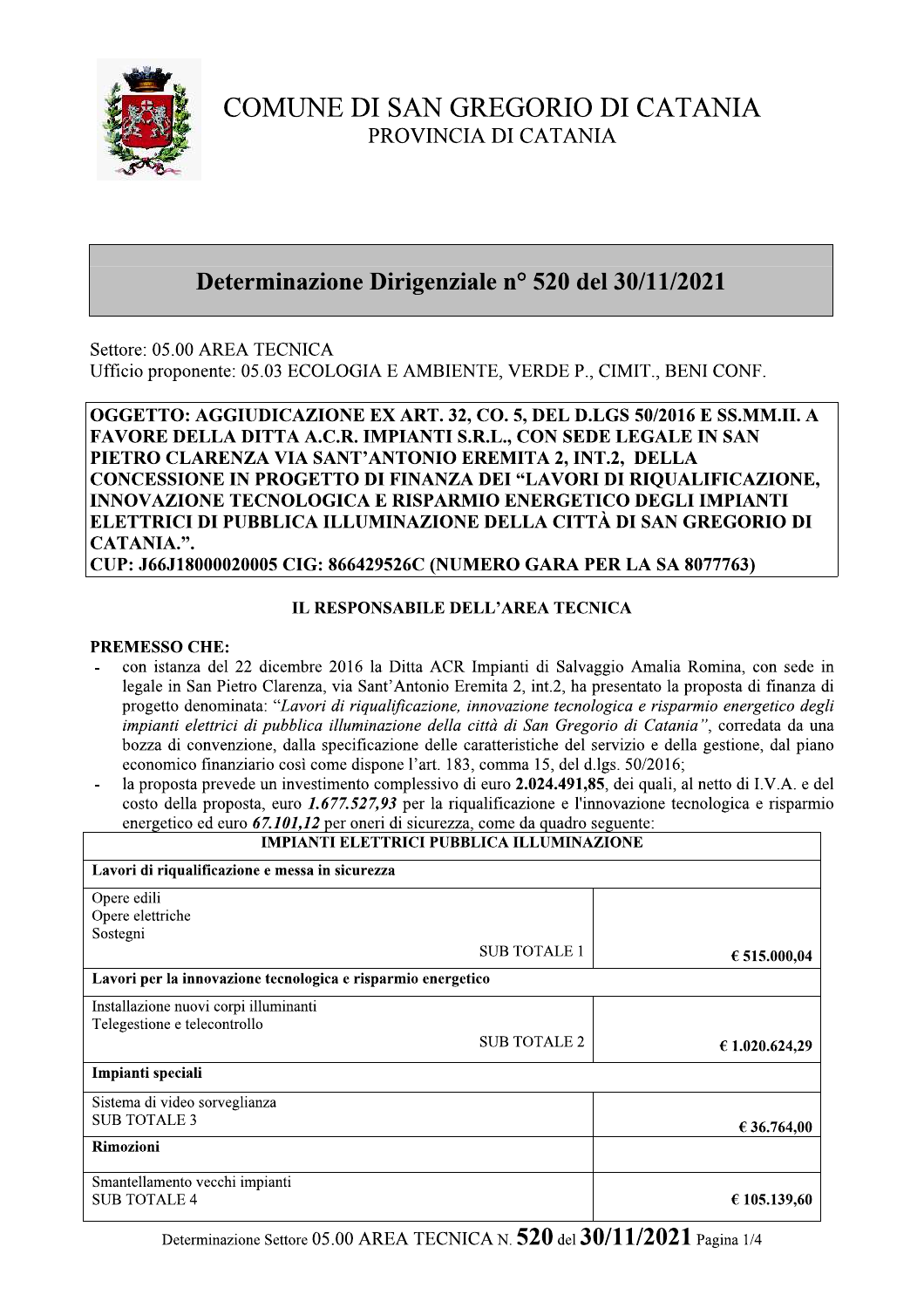#### **TOTALE INTERVENTO**

il promotore ha ipotizzato un flusso finanziario, per l'equilibrio economico finanziario, nell'arco temporale di 20 anni, assumendo a tal proposito il pagamento di un canone a carico del Comune di euro 255.000,00, IVA esclusa, un canone, da aggiornare a partire dal secondo anno di attività del servizio in argomento;

### **DATO ATTO CHE:**

- con relazione tecnica prot. n.644/int del 09.05.2017, il Responsabile dell'Area Programmazione Strategica, poi confluita in parte nell'Area Urbanistica e Lavori Pubblici, ed oggi nell'Area Tecnica, ha verificato e validato positivamente la proposta della ACR Impianti di Salvaggio Amalia Romina;
- con Delibera di Giunta Municipale n. 63 del 30 maggio 2017 è stato dichiarato di pubblico interesse la proposta di project financing dei "Lavori di riqualificazione, innovazione tecnologica e risparmio energetico degli impianti elettrici di pubblica illuminazione della città di San Gregorio di Catania", presentata dalla Ditta ACR Impianti di Salvaggio Amalia Romina;
- la proposta di *project financing de qua* è inserita nel programma triennale dei lavori pubblici relativo agli anni 2021/2023 (e così anche nei precedenti);
- con determinazione R.G.P. n.273 del 23/03/2021 di questo Responsabile di Area Tecnica, è stata indetta la gara di appalto per la procedura di finanza di progetto, ai sensi dell'art.183, comma 15, D.lgs 50/2016 per l'affidamento della concessione inerente "Lavori di riqualificazione, innovazione tecnologica e risparmio energetico degli impianti elettrici di pubblica illuminazione della città di San Gregorio di Catania", mediante gara con procedura aperta e con criterio di aggiudicazione della "offerta economicamente più vantaggiosa", ex art. 95 del medesimo decreto legislativo, con assegnazione di un punteggio complessivamente pari a 100 punti (70 punti offerta tecnica: 30 punti offerta economicaquantitativa);
- la gara di cui al superiore punto, come disposto nella citata determinazione n.273 del 23/03/2021, è stata svolta con l'ausilio dell'U.R.E.G.A. di Catania attraverso la piattaforma SITAS e-procurement, raggiungibile dagli operatori economici nel sito www.lavoripubblici.sicilia.it;
- alla gara in argomento ha partecipato soltanto la ditta A.C.R. Impianti s.r.l. (con sede legale in San Pietro Clarenza, via Sant'Antonio Eremita n.2 int.2, già promotore del progetto di finanza posto a bando), che è stata proposta aggiudicataria della concessione del *project financing* in questione, giusta il verbale n. 3 dell'1 luglio 2021, in atti d'ufficio di questa Area Tecnica, redatto dalla Commissione di gara;
- agli atti di questa Area Tecnica, a seguito della nota dell'U.R.E.G.A. prot. n. 110655 del 7 luglio 2021 vi sono, in particolare, n. 3 verbali della Commissione di gara in originale e n. 2 verbali di gara della Commissione giudicatrice, nonché n. 2 verbali di quest'ultima commissione in seduta riservata;

### **RITENUTO CHE:**

- la documentazione, gli atti di gara e l'iter osservato sia dalla Commissione di gara presso la Sezione di Catania dell'U.R.E.G.A. e sia dalla Commissione giudicatrice nominata siano conformi e regolari ai sensi del d.lgs 50/2016 e ss.mm.ii., ciò a mente, in particolare, dell'articolo 77, e del Decreto Assessore delle Infrastrutture e della Mobilità della Regione Sicilia del 3 luglio 2019, artt. 5,6,7,10,12,13;
- alla luce di quanto sopra assunto circa la regolarità e conformità a norma, si possa procedere all'approvazione della proposta di aggiudicazione di cui al verbale della Commissione di gara dell'1 luglio 2021 (Allegato "A" della presente) ai sensi del coordinato disposto di cui all'art. 12 del Decreto Assessoriale *supra* richiamato e del comma 5 del d.lgs 50/2016 e ss.mm.ii.;

#### **VISTI:**

- il Testo unico delle leggi sull'ordinamento degli Enti Locali (T.U.E.E.L.) 18 agosto 2000, n. 267 e  $s.m.i.$
- l'art.7, comma 1. del D.M. 21 dicembre 2007;
- l'articolo 3 della Legge 136/2010, in tema di tracciabilità dei flussi finanziari;  $\equiv$
- il D.Lgs. 18 aprile 2016, n. 50 e s.m.i.:
- il D.Lgs 7 marzo 2005, n. 82 e ss.mm.ii.;
- la deliberazione di Consiglio comunale n. 5 del 26 gennaio 2021 "Approvazione D.U.P. 2021-2023";
- la deliberazione di G.M. n. 4 del 28 gennaio 2021, avente ad oggetto "Piano triennale per la prevenzione della corruzione e della trasparenza 2021 - 2023";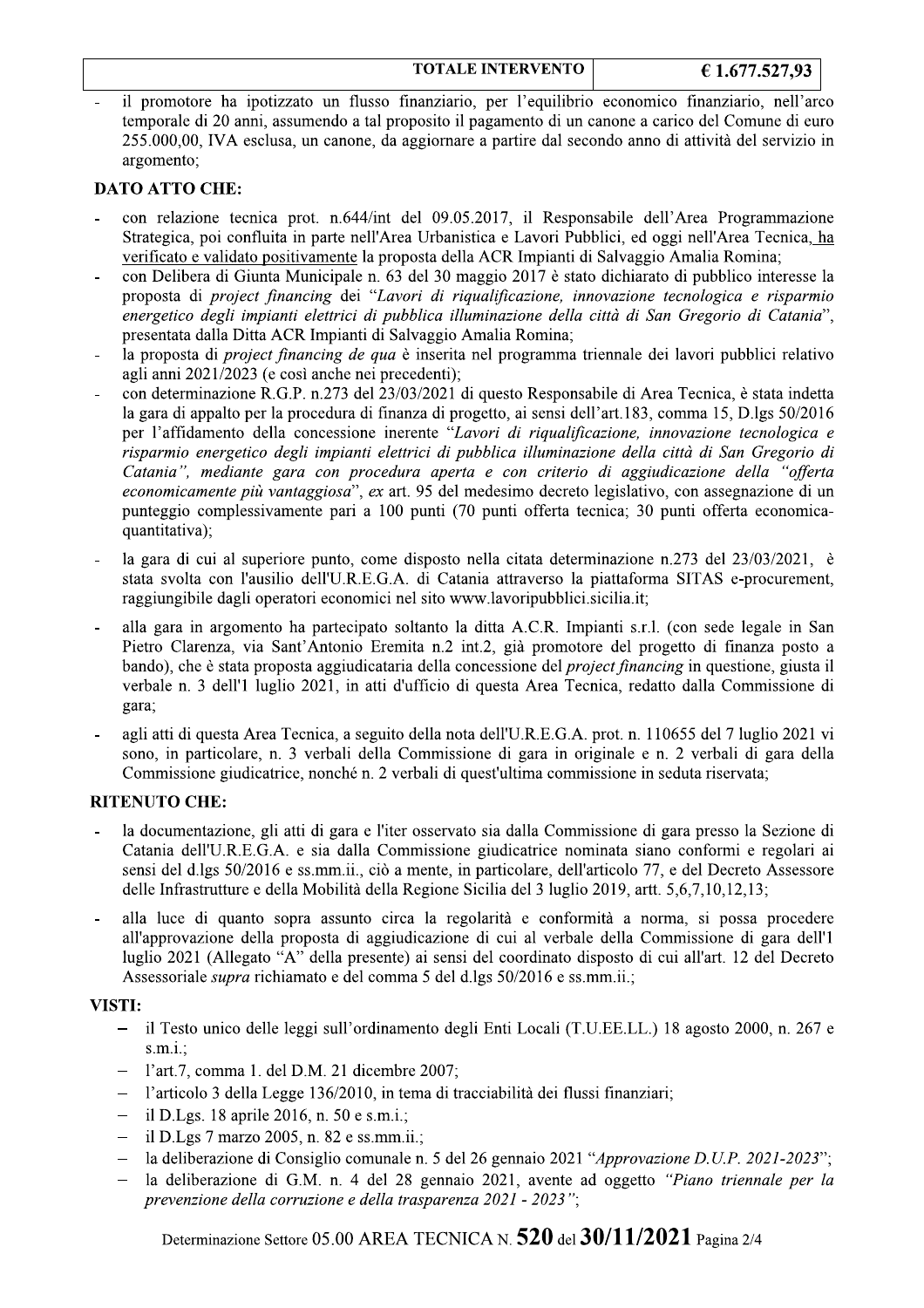- deliberazione di G.M. n. 13 del 24 febbraio 2021 relativa all'approvazione del piano esecutivo di gestione, PEG anno 2021, dove il progetto in questione è obiettivo dell'Amministrazione;
- la determinazione del Responsabile dell'Area Tecnico Urbanistica e LL.PP. (oggi in parte confluita nell'Area Tecnica), nn. 1044 del 3 dicembre 2018 del R.G.P., relativa alla nomina del RUP ex art. 31 del D.lgs 50/2016;
- l'art. 32, co. 5 e co. 7, del d.lgs 50/2016 e ss.mm.ii.;
- il decreto sindacale n. 6 del 29 gennaio 2021, per come rettificato con il successivo recante il n. 8 e la data 1 febbraio 2021, relativo alla nomina dei Responsabili delle Aree e loro vicari;

## **DETERMINA**

di approvare, con la correzione formale di cui al successivo punto 3, la proposta di aggiudicazione  $1.$ della Commissione di gara istituita presso l'U.R.E.G.A. di Catania, giusta il verbale della stessa recante il n. 3 e la data dell'1 luglio 2021 (in atti d'ufficio quale nota 110655 del 7 luglio 2021, a firma del R.A.G., il Funz. Dir. geom. Santo La Rosa), proposta con la quale si indica vincitrice della gara la ditta A.C.R. s.r.l., con sede legale in San Pietro Clarenza, via Sant'Antonio Eremita, n.2 int.2, con il punteggio totale di 100/100;

 $2.$ di aggiudicare, ai sensi del co. 5 dell'art. 32 del codice dei contratti pubblici vigente, alla ditta A.C.R. s.r.l., con sede legale in San Pietro Clarenza, via Sant'Antonio Eremita, n.c. 2, partita I.V.A. 05240320878, la concessione mediante *project financing* del progetto "Lavori di riqualificazione, innovazione tecnologica e risparmio energetico degli impianti elettrici di pubblica illuminazione della città di San Gregorio di Catania", per anni 20 decorrenti dalla stipula della convenzione, per un valore ad oggi e con validità ed efficacia dalla sottoscrizione di cui al successivo punto 4, di euro 5.084.700,00;

 $3<sub>1</sub>$ di dare atto che erroneamente nel verbale n. 3 *supra* indicato, quello recante la proposta di aggiudicazione, è riportato in aggiunta al valore complessivo della concessione, come aggiudicata al punto 2, anche la spesa degli oneri di sicurezza che riguardano però l'intervento di rigualificazione, di innovazione tecnologica e risparmio energetico dell'impianto di illuminazione esistente (si veda PREMESSO CHE di questo provvedimento), intervento presupposto per la validità ed efficacia della proposta di *project financing* posta in gara;

 $\boldsymbol{4}$ . di precisare che divenuta efficace la presente determinazione, ai sensi del comma 7 dell'art. 32 del d.lgs 50/2016 e ss.mm.ii., in assenza di ricorso al T.A.R. avverso la presente, sarà possibile stipulare, in forma pubblica a mente del comma 8 del più volte citato art. 32, la convenzione afferente alla concessione di cui al punto 2:

di precisare altresì che l'impegno di spesa sarà assunto, con specifica determinazione, anche prima 5. della stipula di cui al superiore punto 4.;

di dare atto che la procedura di gara è stata gestita informaticamente dalla piattaforma SITAS e-6. procurement dove sono disponibili gli atti pre e post gara, fermo comunque il diritto di accesso agli atti come per legge;

 $7.$ di dare atto che è ancora in corso di perfezionamento il sub procedimento relativo alle verifiche dei prescritti requisiti riguardanti anche le autodichiarazioni afferenti all'art. 80 del codice dei contratti pubblici, da cui discenderà, se positive le dette verifiche, specifica determinazione con la quale si dichiarerà la efficacia della presente, presupposto per la sottoscrizione della convenzione;

8. di attestare ai sensi dell'art. 147-bis del T.U.E.E.L.L., per quanto di competenza, la regolarità e la correttezza dell'azione amministrativa di cui alla presente determinazione;

#### 9. di dare atto, infine, che:

- a) ai sensi dell'art. 23, comma 1, lett. b) del d.lgs. n. 33/2013 come vigente, il presente provvedimento verrà pubblicato attraverso la piattaforma telematica Sicr@web e sarà visibile nel portale Amministrazione Trasparente del sito istituzionale dell'Ente nella sezione "Provvedimenti", sottosezione "Provvedimenti dirigenti amministrativi" nonché, giusta l'art. 29 del codice dei contratti pubblici, anche nel Profilo del Committente di questo Comune;
- b) ai sensi dell'art. 37, comma 1, lett. b) del d.lgs. 33/2013 come vigente, in combinato disposto con l'art. 29 del d.lgs. 50/2016, il presente provvedimento verrà pubblicato attraverso la piattaforma telematica Sicr@web e sarà visibile nel portale Amministrazione Trasparente del sito istituzionale dell'Ente nella sezione "Bandi di gara e contratti" sottosezione "Atti delle amministrazioni aggiudicatrici e degli enti aggiudicatori distintamente per ogni procedura";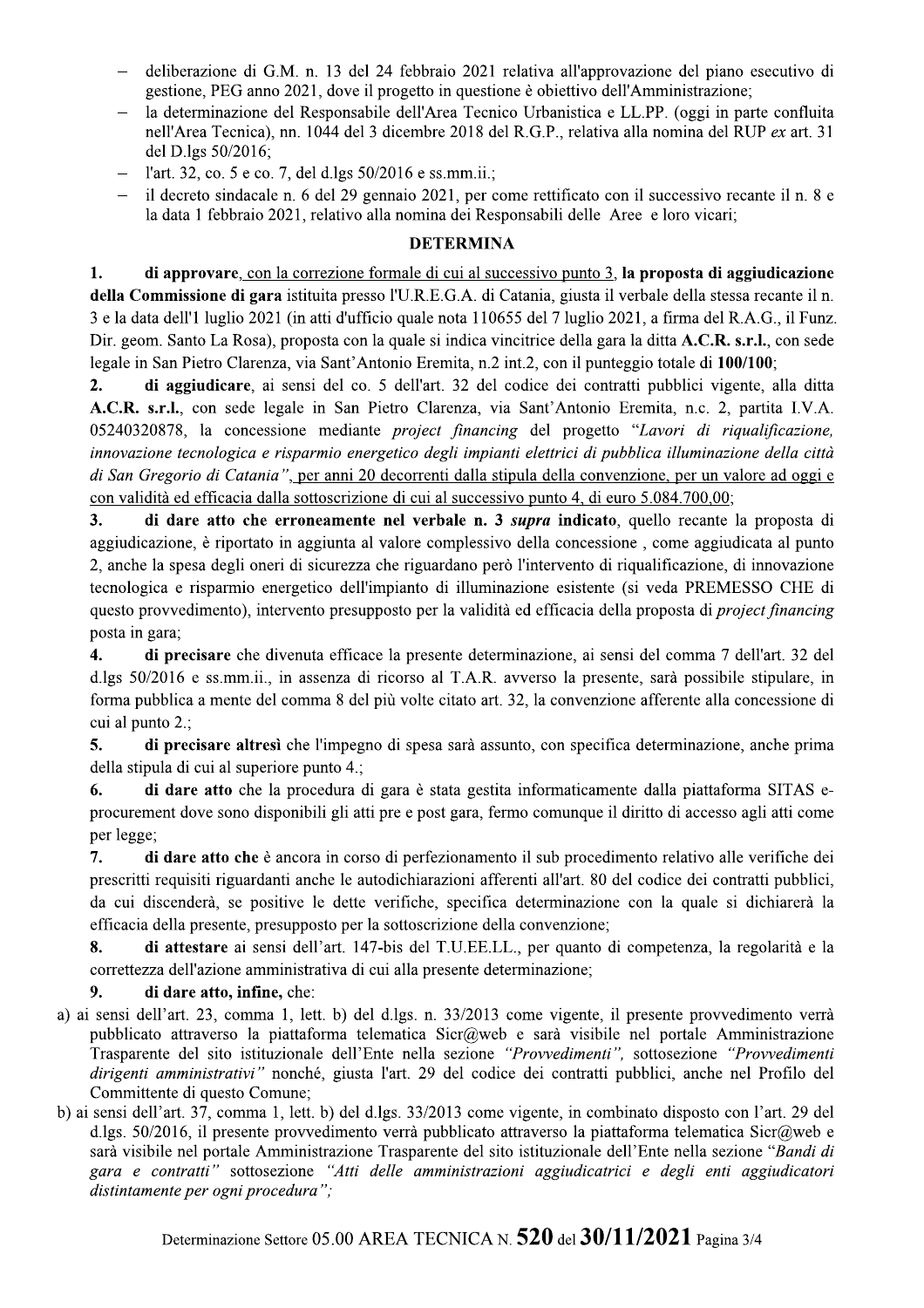- c) il presente provvedimento, divenuto efficace con il visto di regolarità contabile, verrà pubblicato nel portale www.lavoripubblici.sicilia.it per mezzo della piattaforma SITAS e-procurement, nonché nella sezione "Profilo del Committente" del sito del comune: https://www.comune.sangregoriodicatania.ct.it/timeline.aspx;
- d) saranno osservati i termini per la pubblicazione di cui all'art. 4, co. 1, lett. b), del D.M. 2 dicembre 2016 relativo all'appalto qui aggiudicato.

#### Ai fini della validità del presente provvedimento, il sottoscritto Responsabile dell'Area Tecnica

### **DICHIARA**

1.1, di non trovarsi nelle cause di inconferibilità od incompatibilità di cui al d.lgs. n.39/2013, ovvero ai sensi del PTPC interno dell'Ente, avendone reso dichiarazione, per quanto di sua conoscenza, e di non avere reso nuova dichiarazione modificativa ed integrativa per fatti o condizioni sopravvenute, per quanto di sua conoscenza;

1.2. di non doversi astenere nell'adozione del presente provvedimento poiché non si trova in conflitto di interesse, anche potenziale, per quanto nella sua conoscenza, ai sensi dell'art. 6/bis della legge n.241/1990;

1.3. di non trovarsi in una situazione di interesse finanziario o conflitto di interesse, ai sensi dell'art.6 del D.P.R. n.62/2013 ovvero ai sensi del vigente Codice Comportamento Interno dell'Ente, per rapporti diretti o indiretti di collaborazione con soggetti privati in qualunque modo retribuiti che lo stesso abbia o abbia avuto negli ultimi tre anni, né in prima persona, né di parenti o affini entro il secondo grado, né del coniuge o del convivente:

1.4, di non trovarsi nella condizione di cui all'art.35-bis del d.lgs. n.165/2001 (Prevenzione del fenomeno della corruzione nella formazione di commissioni e nelle assegnazioni agli uffici per essere stato condannato, anche con sentenza passata in giudicato, per reati previsti nel Capo I del Titolo II del Libro secondo del codice penale, che comportano limitazioni all'assegnazione e partecipazione a funzioni e poteri nella P.A.).

Avverso il presente provvedimento è ammesso ricorso al TAR Sicilia, sezione Catania, nel termine di 30 giorni dalla sua pubblicazione nel sito istituzionale del Comune.

San Gregorio di Catania, 30/11/2021

Resp. Area VITO MANCINO / ArubaPEC S.p.A.